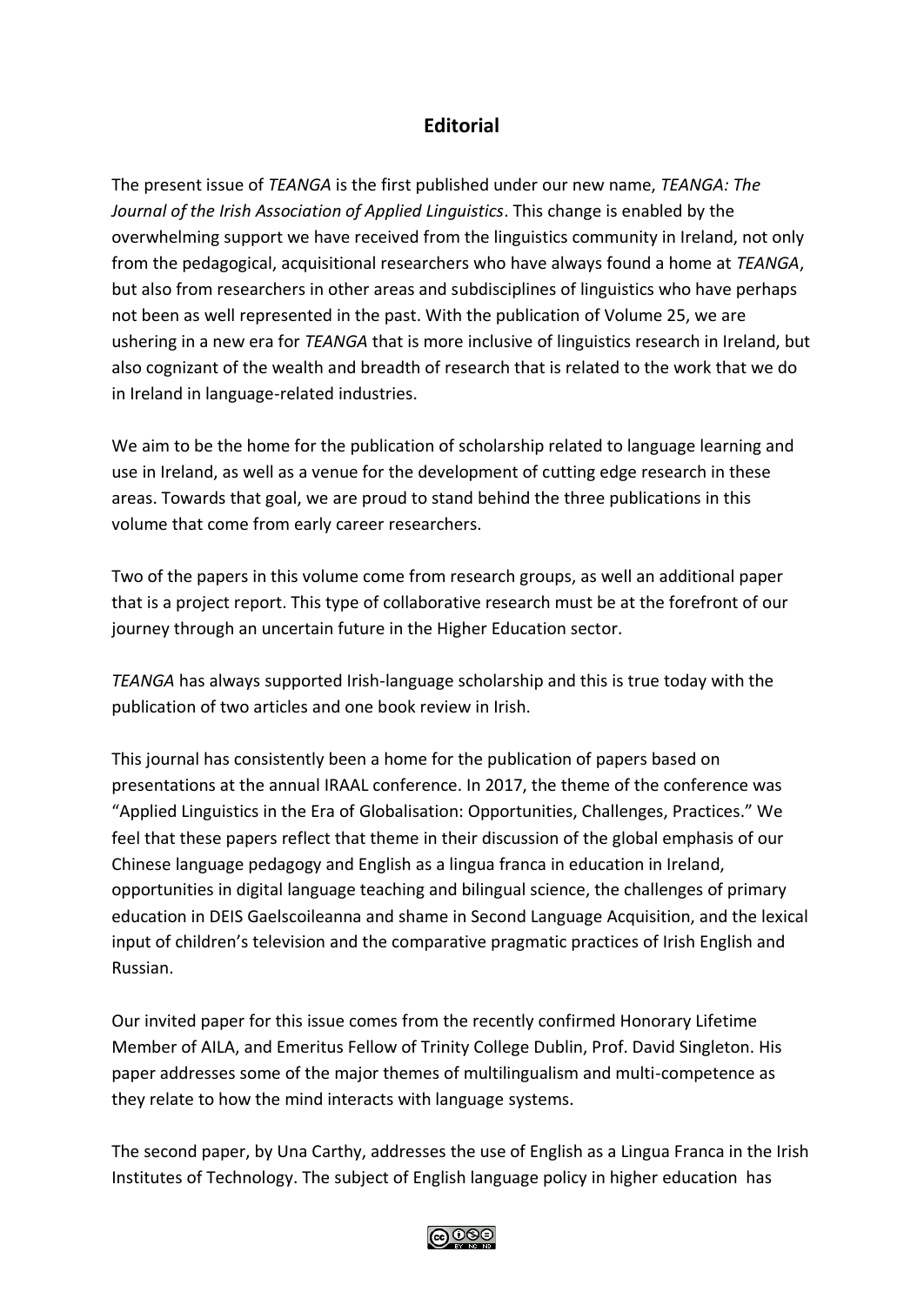received little scholarship in Ireland and this paper is, indeed, a welcome one from a language policy and planning perspective.

Next, we have two papers that celebrate the recent turn in Irish Universities towards improving Chinese language pedagogy. The first Chinese-language paper from Chang Zhang and Hongfei Wang follows the development of Chinese language teaching in Ireland, particularly in the wake of the recently published Languages Connect strategy. The focus of this article is on the post-primary sector and how to improve teaching in this area. The second Chinese-language paper, by Caitríona Osborne, is an empirical study of four different teaching methods and their impacts on character recognition and recall. These papers both reflect current practice and make suggestions for improvement in the future of what is becoming the world's second most studied language.

We then move on to more traditional *TEANGA* publishing, with two papers written in Irish addressing issues affecting Irish-medium schools and teachers. Karen Ní Chlochasaigh, Pádraig Ó Duibhir, and Gerry Shiel present their study of Gaelscoileanna that are in the DEIS plan for disadvantaged schools. The difficulties that these schools face demonstrate a need for more comprehensive teacher training for immersion education and on education in socially disadvantaged settings. Aisling Ní Dhiorbháin's paper presents an error analysis of the written Irish of primary school teachers in training. The findings show the types of errors that these students make and suggestions are offered as to how to identify the most common grammatical errors and how to teach Irish grammar in Institutes of Education.

The area of Pragmatics makes its return to the pages of *TEANGA* in Martina Maria McCarthy's cross-linguistic comparison of politeness in Russian and Irish English. This paper presents a thorough examination of Irish English Pragmatics research and draws conclusions based on an empirical study conducted in Russia.

Anna Ceroni, Kathleen McTiernan, and Francseca La Morgia describe child language acquisition through the medium of children's television in their article. Comparison of modern-day children's television with children's television programmes from 1992 across several different language acquisition strategies shows that vocabulary richness may be a more informative way of analysing the linguistic value of television.

Catherine Jeanneau and Christian Ollivier present their theoretical description of the e-lang project, which introduces a different pedagogical approach to language teaching and learning. Through a social interaction approach, the authors offer a real world task that can be implemented in language learning.

There is also a project report by Francesca La Morgia, Tatiana Correia, and Joana A. Moscoso on the Native Scientist project. This project brings heritage languages into STEM education